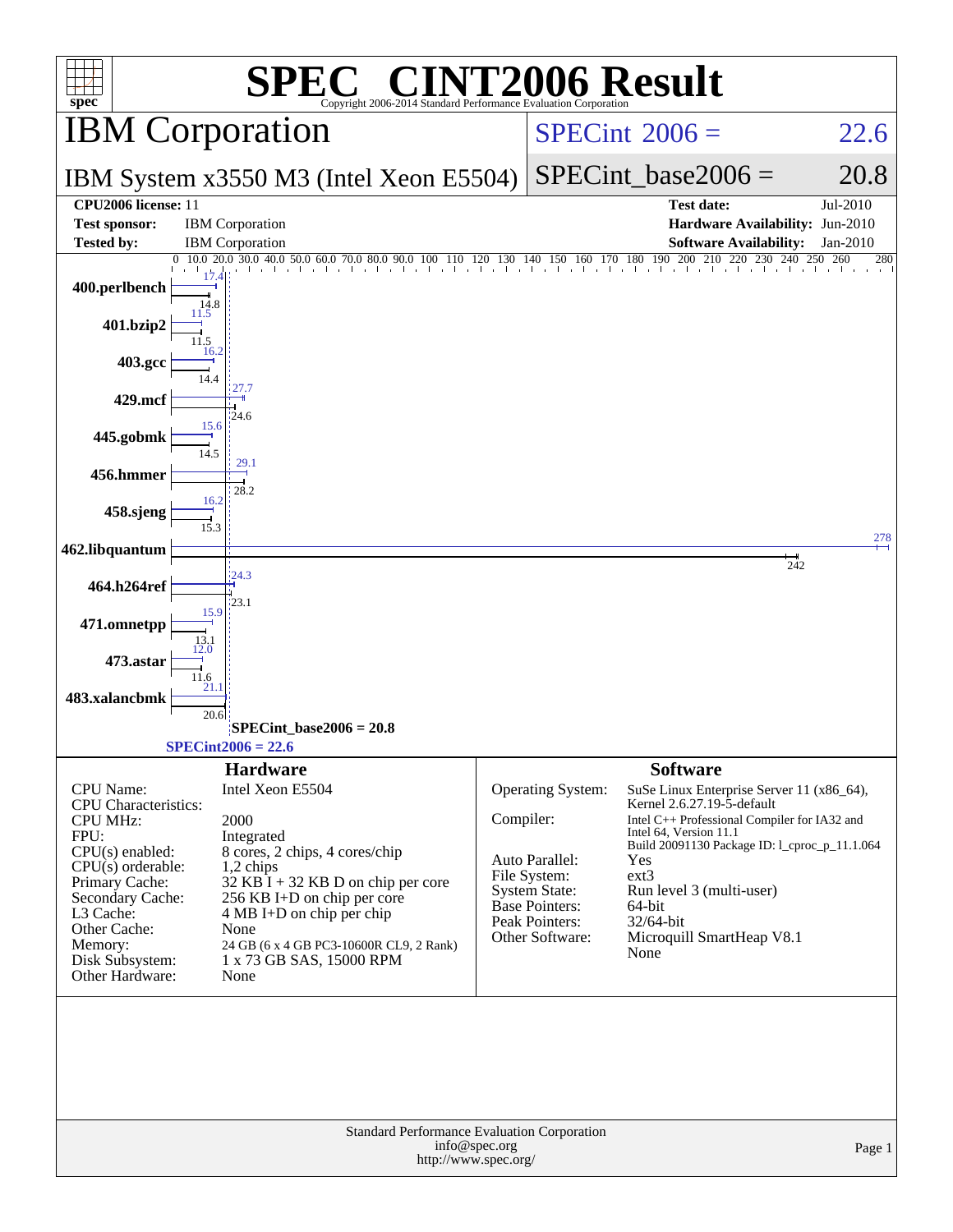

# **[SPEC CINT2006 Result](http://www.spec.org/auto/cpu2006/Docs/result-fields.html#SPECCINT2006Result)**

IBM Corporation

#### $SPECint2006 = 22.6$  $SPECint2006 = 22.6$

IBM System x3550 M3 (Intel Xeon E5504)  $SPECTnt\_base2006 = 20.8$ 

**[CPU2006 license:](http://www.spec.org/auto/cpu2006/Docs/result-fields.html#CPU2006license)** 11 **[Test date:](http://www.spec.org/auto/cpu2006/Docs/result-fields.html#Testdate)** Jul-2010 **[Test sponsor:](http://www.spec.org/auto/cpu2006/Docs/result-fields.html#Testsponsor)** IBM Corporation **[Hardware Availability:](http://www.spec.org/auto/cpu2006/Docs/result-fields.html#HardwareAvailability)** Jun-2010 **[Tested by:](http://www.spec.org/auto/cpu2006/Docs/result-fields.html#Testedby)** IBM Corporation **[Software Availability:](http://www.spec.org/auto/cpu2006/Docs/result-fields.html#SoftwareAvailability)** Jan-2010

#### **[Results Table](http://www.spec.org/auto/cpu2006/Docs/result-fields.html#ResultsTable)**

|                    | <b>Base</b>                                       |       |                |              |                |             |                                                     | <b>Peak</b>  |                |              |                |              |  |  |
|--------------------|---------------------------------------------------|-------|----------------|--------------|----------------|-------------|-----------------------------------------------------|--------------|----------------|--------------|----------------|--------------|--|--|
| <b>Benchmark</b>   | <b>Seconds</b>                                    | Ratio | <b>Seconds</b> | <b>Ratio</b> | <b>Seconds</b> | Ratio       | <b>Seconds</b>                                      | <b>Ratio</b> | <b>Seconds</b> | <b>Ratio</b> | <b>Seconds</b> | <b>Ratio</b> |  |  |
| $ 400$ .perlbench  | 689                                               | 14.2  | 660            | 14.8         | 660            | 14.8        | 561                                                 | 17.4         | 562            | 17.4         | 570            | 17.2         |  |  |
| 401.bzip2          | 843                                               | 11.4  | 842            | 11.5         | 839            | 11.5        | 838                                                 | 11.5         | 840            | 11.5         | 839            | <b>11.5</b>  |  |  |
| $403.\mathrm{gcc}$ | 558                                               | 14.4  | 559            | 14.4         | 558            | 14.4        | 498                                                 | 16.2         | 495            | 16.3         | <u>497</u>     | 16.2         |  |  |
| $429$ mcf          | 370                                               | 24.6  | 372            | 24.5         | 371            | 24.6        | 332                                                 | 27.5         | 330            | 27.7         | 322            | 28.3         |  |  |
| $445$ .gobmk       | 722                                               | 14.5  | 720            | 14.6         | 722            | 14.5        | 672                                                 | 15.6         | 676            | 15.5         | 672            | 15.6         |  |  |
| $ 456.$ hmmer      | 330                                               | 28.2  | 334            | 27.9         | 331            | 28.2        | 321                                                 | 29.1         | 321            | 29.1         | 321            | 29.1         |  |  |
| $458$ .sjeng       | 791                                               | 15.3  | 791            | 15.3         | 792            | 15.3        | 749                                                 | 16.2         | 748            | 16.2         | 748            | 16.2         |  |  |
| 462.libquantum     | 85.2                                              | 243   | 86.9           | 239          | 85.4           | 242         | 75.7                                                | 274          | 74.4           | 278          | 74.4           | 278          |  |  |
| 464.h264ref        | 955                                               | 23.2  | 957            | 23.1         | 957            | <u>23.1</u> | 909                                                 | 24.3         | 909            | 24.4         | 922            | 24.0         |  |  |
| 471.omnetpp        | 477                                               | 13.1  | 477            | 13.1         | 477            | 13.1        | 395                                                 | 15.8         | 394            | 15.9         | 394            | 15.9         |  |  |
| $ 473$ . astar     | 602                                               | 11.7  | 619            | 11.3         | 603            | 11.6        | 584                                                 | 12.0         | 583            | 12.0         | 584            | 12.0         |  |  |
| 483.xalancbmk      | 336                                               | 20.5  | 335            | 20.6         | 334            | 20.7        | 327                                                 | 21.1         | 328            | 21.0         | 328            | 21.1         |  |  |
|                    | Decute ennoye in the order in which they were mun |       |                |              |                |             | Dold underlined text indicates a madien measurement |              |                |              |                |              |  |  |

Results appear in the [order in which they were run.](http://www.spec.org/auto/cpu2006/Docs/result-fields.html#RunOrder) Bold underlined text [indicates a median measurement.](http://www.spec.org/auto/cpu2006/Docs/result-fields.html#Median)

#### **[Platform Notes](http://www.spec.org/auto/cpu2006/Docs/result-fields.html#PlatformNotes)**

 Turbo Mode Enable Turbo Boost set to Traditional CPU C State Enable

#### **[General Notes](http://www.spec.org/auto/cpu2006/Docs/result-fields.html#GeneralNotes)**

 Binaries were compiled on SLES 10 with Binutils 2.18.50.0.7.20080502 'ulimit -s unlimited' was used to set the stack size to unlimited prior to run OMP\_NUM\_THREADS set to number of cores KMP\_AFFINITY set to granularity=fine,scatter

## **[Base Compiler Invocation](http://www.spec.org/auto/cpu2006/Docs/result-fields.html#BaseCompilerInvocation)**

[C benchmarks](http://www.spec.org/auto/cpu2006/Docs/result-fields.html#Cbenchmarks): [icc -m64](http://www.spec.org/cpu2006/results/res2010q3/cpu2006-20100802-12742.flags.html#user_CCbase_intel_icc_64bit_f346026e86af2a669e726fe758c88044)

[C++ benchmarks:](http://www.spec.org/auto/cpu2006/Docs/result-fields.html#CXXbenchmarks) [icpc -m64](http://www.spec.org/cpu2006/results/res2010q3/cpu2006-20100802-12742.flags.html#user_CXXbase_intel_icpc_64bit_fc66a5337ce925472a5c54ad6a0de310)

## **[Base Portability Flags](http://www.spec.org/auto/cpu2006/Docs/result-fields.html#BasePortabilityFlags)**

400.perlbench: [-DSPEC\\_CPU\\_LP64](http://www.spec.org/cpu2006/results/res2010q3/cpu2006-20100802-12742.flags.html#b400.perlbench_basePORTABILITY_DSPEC_CPU_LP64) [-DSPEC\\_CPU\\_LINUX\\_X64](http://www.spec.org/cpu2006/results/res2010q3/cpu2006-20100802-12742.flags.html#b400.perlbench_baseCPORTABILITY_DSPEC_CPU_LINUX_X64)

Continued on next page

Standard Performance Evaluation Corporation [info@spec.org](mailto:info@spec.org) <http://www.spec.org/>

Page 2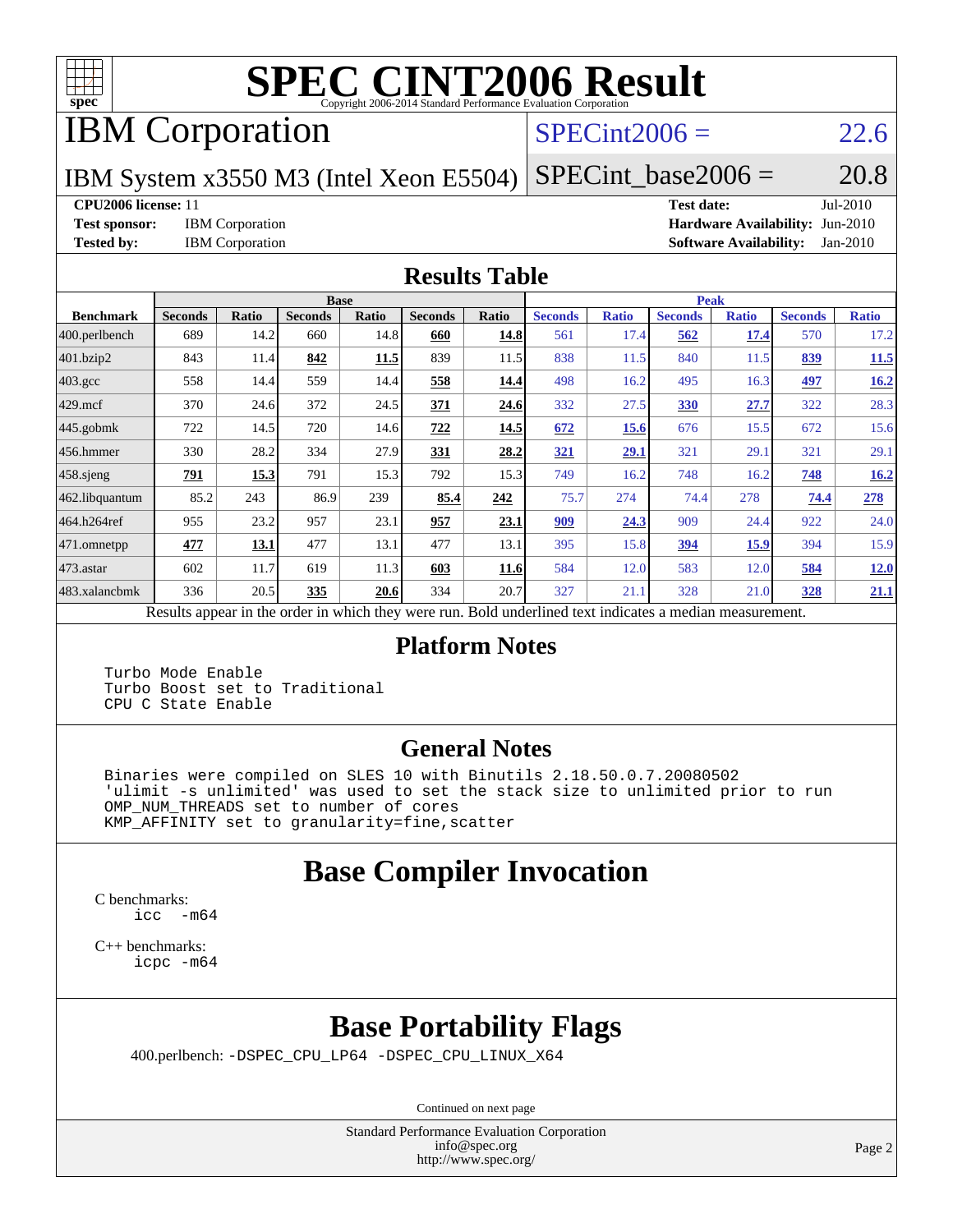

# **[SPEC CINT2006 Result](http://www.spec.org/auto/cpu2006/Docs/result-fields.html#SPECCINT2006Result)**

IBM Corporation

 $SPECint2006 = 22.6$  $SPECint2006 = 22.6$ 

IBM System x3550 M3 (Intel Xeon E5504)  $SPECTnt_base2006 = 20.8$ 

**[Test sponsor:](http://www.spec.org/auto/cpu2006/Docs/result-fields.html#Testsponsor)** IBM Corporation **[Hardware Availability:](http://www.spec.org/auto/cpu2006/Docs/result-fields.html#HardwareAvailability)** Jun-2010

**[CPU2006 license:](http://www.spec.org/auto/cpu2006/Docs/result-fields.html#CPU2006license)** 11 **[Test date:](http://www.spec.org/auto/cpu2006/Docs/result-fields.html#Testdate)** Jul-2010 **[Tested by:](http://www.spec.org/auto/cpu2006/Docs/result-fields.html#Testedby)** IBM Corporation **[Software Availability:](http://www.spec.org/auto/cpu2006/Docs/result-fields.html#SoftwareAvailability)** Jan-2010

## **[Base Portability Flags \(Continued\)](http://www.spec.org/auto/cpu2006/Docs/result-fields.html#BasePortabilityFlags)**

 401.bzip2: [-DSPEC\\_CPU\\_LP64](http://www.spec.org/cpu2006/results/res2010q3/cpu2006-20100802-12742.flags.html#suite_basePORTABILITY401_bzip2_DSPEC_CPU_LP64) 403.gcc: [-DSPEC\\_CPU\\_LP64](http://www.spec.org/cpu2006/results/res2010q3/cpu2006-20100802-12742.flags.html#suite_basePORTABILITY403_gcc_DSPEC_CPU_LP64) 429.mcf: [-DSPEC\\_CPU\\_LP64](http://www.spec.org/cpu2006/results/res2010q3/cpu2006-20100802-12742.flags.html#suite_basePORTABILITY429_mcf_DSPEC_CPU_LP64) 445.gobmk: [-DSPEC\\_CPU\\_LP64](http://www.spec.org/cpu2006/results/res2010q3/cpu2006-20100802-12742.flags.html#suite_basePORTABILITY445_gobmk_DSPEC_CPU_LP64) 456.hmmer: [-DSPEC\\_CPU\\_LP64](http://www.spec.org/cpu2006/results/res2010q3/cpu2006-20100802-12742.flags.html#suite_basePORTABILITY456_hmmer_DSPEC_CPU_LP64) 458.sjeng: [-DSPEC\\_CPU\\_LP64](http://www.spec.org/cpu2006/results/res2010q3/cpu2006-20100802-12742.flags.html#suite_basePORTABILITY458_sjeng_DSPEC_CPU_LP64) 462.libquantum: [-DSPEC\\_CPU\\_LP64](http://www.spec.org/cpu2006/results/res2010q3/cpu2006-20100802-12742.flags.html#suite_basePORTABILITY462_libquantum_DSPEC_CPU_LP64) [-DSPEC\\_CPU\\_LINUX](http://www.spec.org/cpu2006/results/res2010q3/cpu2006-20100802-12742.flags.html#b462.libquantum_baseCPORTABILITY_DSPEC_CPU_LINUX) 464.h264ref: [-DSPEC\\_CPU\\_LP64](http://www.spec.org/cpu2006/results/res2010q3/cpu2006-20100802-12742.flags.html#suite_basePORTABILITY464_h264ref_DSPEC_CPU_LP64) 471.omnetpp: [-DSPEC\\_CPU\\_LP64](http://www.spec.org/cpu2006/results/res2010q3/cpu2006-20100802-12742.flags.html#suite_basePORTABILITY471_omnetpp_DSPEC_CPU_LP64) 473.astar: [-DSPEC\\_CPU\\_LP64](http://www.spec.org/cpu2006/results/res2010q3/cpu2006-20100802-12742.flags.html#suite_basePORTABILITY473_astar_DSPEC_CPU_LP64) 483.xalancbmk: [-DSPEC\\_CPU\\_LP64](http://www.spec.org/cpu2006/results/res2010q3/cpu2006-20100802-12742.flags.html#suite_basePORTABILITY483_xalancbmk_DSPEC_CPU_LP64) [-DSPEC\\_CPU\\_LINUX](http://www.spec.org/cpu2006/results/res2010q3/cpu2006-20100802-12742.flags.html#b483.xalancbmk_baseCXXPORTABILITY_DSPEC_CPU_LINUX)

#### **[Base Optimization Flags](http://www.spec.org/auto/cpu2006/Docs/result-fields.html#BaseOptimizationFlags)**

[C benchmarks](http://www.spec.org/auto/cpu2006/Docs/result-fields.html#Cbenchmarks):

[-xSSE4.2](http://www.spec.org/cpu2006/results/res2010q3/cpu2006-20100802-12742.flags.html#user_CCbase_f-xSSE42_f91528193cf0b216347adb8b939d4107) [-ipo](http://www.spec.org/cpu2006/results/res2010q3/cpu2006-20100802-12742.flags.html#user_CCbase_f-ipo) [-O3](http://www.spec.org/cpu2006/results/res2010q3/cpu2006-20100802-12742.flags.html#user_CCbase_f-O3) [-no-prec-div](http://www.spec.org/cpu2006/results/res2010q3/cpu2006-20100802-12742.flags.html#user_CCbase_f-no-prec-div) [-static](http://www.spec.org/cpu2006/results/res2010q3/cpu2006-20100802-12742.flags.html#user_CCbase_f-static) [-parallel](http://www.spec.org/cpu2006/results/res2010q3/cpu2006-20100802-12742.flags.html#user_CCbase_f-parallel) [-opt-prefetch](http://www.spec.org/cpu2006/results/res2010q3/cpu2006-20100802-12742.flags.html#user_CCbase_f-opt-prefetch)

[C++ benchmarks:](http://www.spec.org/auto/cpu2006/Docs/result-fields.html#CXXbenchmarks)

```
-xSSE4.2 -ipo -O3 -no-prec-div -opt-prefetch -Wl,-z,muldefs
-L/home/cmplr/usr3/alrahate/cpu2006.1.1.ic11.1/libic11.1-64bit -lsmartheap64
```
### **[Base Other Flags](http://www.spec.org/auto/cpu2006/Docs/result-fields.html#BaseOtherFlags)**

[C benchmarks](http://www.spec.org/auto/cpu2006/Docs/result-fields.html#Cbenchmarks):

403.gcc: [-Dalloca=\\_alloca](http://www.spec.org/cpu2006/results/res2010q3/cpu2006-20100802-12742.flags.html#b403.gcc_baseEXTRA_CFLAGS_Dalloca_be3056838c12de2578596ca5467af7f3)

### **[Peak Compiler Invocation](http://www.spec.org/auto/cpu2006/Docs/result-fields.html#PeakCompilerInvocation)**

[C benchmarks \(except as noted below\)](http://www.spec.org/auto/cpu2006/Docs/result-fields.html#Cbenchmarksexceptasnotedbelow): [icc -m64](http://www.spec.org/cpu2006/results/res2010q3/cpu2006-20100802-12742.flags.html#user_CCpeak_intel_icc_64bit_f346026e86af2a669e726fe758c88044)

400.perlbench: [icc -m32](http://www.spec.org/cpu2006/results/res2010q3/cpu2006-20100802-12742.flags.html#user_peakCCLD400_perlbench_intel_icc_32bit_a6a621f8d50482236b970c6ac5f55f93)

429.mcf: [icc -m32](http://www.spec.org/cpu2006/results/res2010q3/cpu2006-20100802-12742.flags.html#user_peakCCLD429_mcf_intel_icc_32bit_a6a621f8d50482236b970c6ac5f55f93)

445.gobmk: [icc -m32](http://www.spec.org/cpu2006/results/res2010q3/cpu2006-20100802-12742.flags.html#user_peakCCLD445_gobmk_intel_icc_32bit_a6a621f8d50482236b970c6ac5f55f93)

464.h264ref: [icc -m32](http://www.spec.org/cpu2006/results/res2010q3/cpu2006-20100802-12742.flags.html#user_peakCCLD464_h264ref_intel_icc_32bit_a6a621f8d50482236b970c6ac5f55f93)

[C++ benchmarks \(except as noted below\):](http://www.spec.org/auto/cpu2006/Docs/result-fields.html#CXXbenchmarksexceptasnotedbelow) [icpc -m32](http://www.spec.org/cpu2006/results/res2010q3/cpu2006-20100802-12742.flags.html#user_CXXpeak_intel_icpc_32bit_4e5a5ef1a53fd332b3c49e69c3330699)

Continued on next page

Standard Performance Evaluation Corporation [info@spec.org](mailto:info@spec.org) <http://www.spec.org/>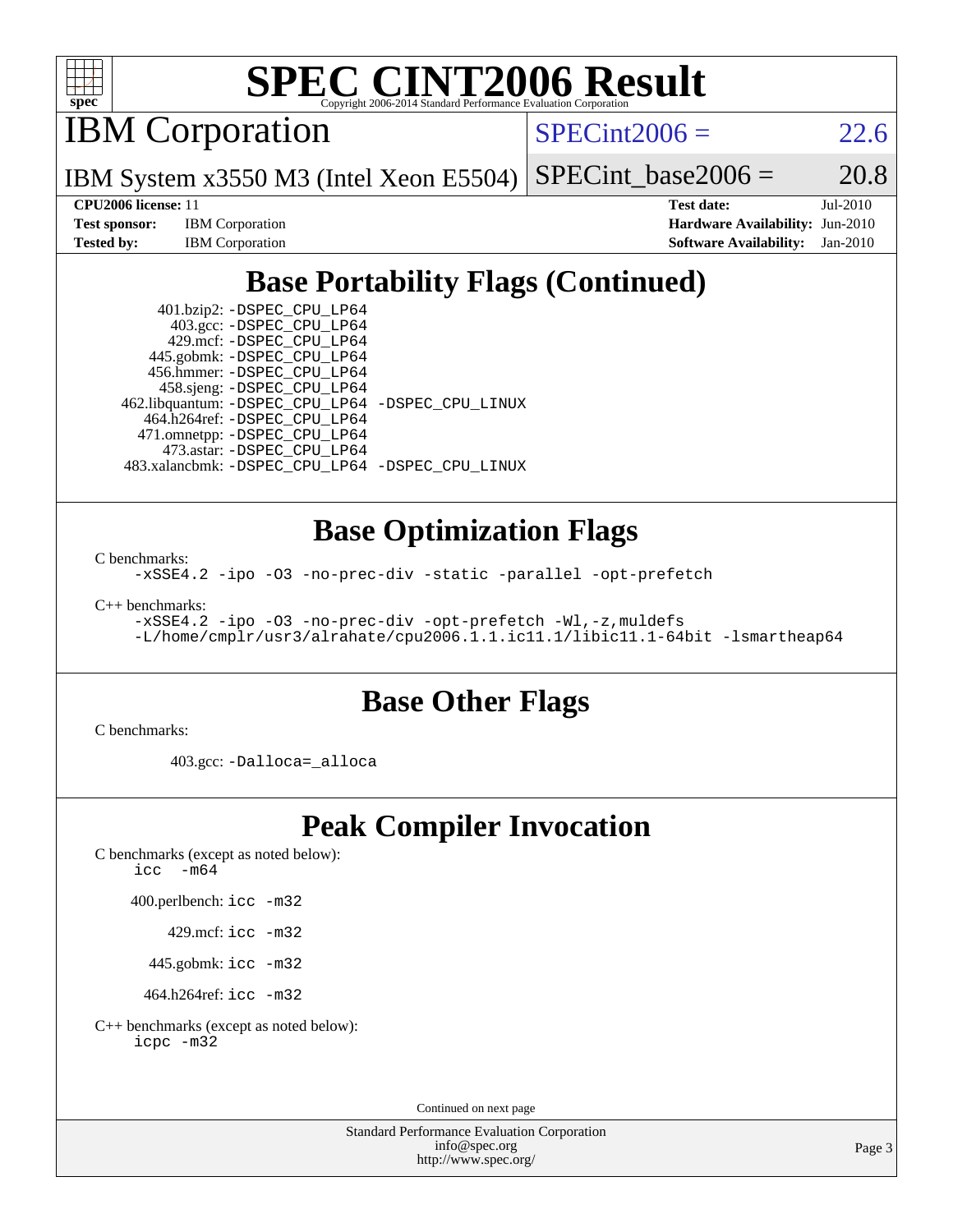

# **[SPEC CINT2006 Result](http://www.spec.org/auto/cpu2006/Docs/result-fields.html#SPECCINT2006Result)**

IBM Corporation

 $SPECint2006 = 22.6$  $SPECint2006 = 22.6$ 

IBM System x3550 M3 (Intel Xeon E5504)  $SPECTnt_base2006 = 20.8$ 

**[Test sponsor:](http://www.spec.org/auto/cpu2006/Docs/result-fields.html#Testsponsor)** IBM Corporation **[Hardware Availability:](http://www.spec.org/auto/cpu2006/Docs/result-fields.html#HardwareAvailability)** Jun-2010

**[CPU2006 license:](http://www.spec.org/auto/cpu2006/Docs/result-fields.html#CPU2006license)** 11 **[Test date:](http://www.spec.org/auto/cpu2006/Docs/result-fields.html#Testdate)** Jul-2010 **[Tested by:](http://www.spec.org/auto/cpu2006/Docs/result-fields.html#Testedby)** IBM Corporation **[Software Availability:](http://www.spec.org/auto/cpu2006/Docs/result-fields.html#SoftwareAvailability)** Jan-2010

## **[Peak Compiler Invocation \(Continued\)](http://www.spec.org/auto/cpu2006/Docs/result-fields.html#PeakCompilerInvocation)**

473.astar: [icpc -m64](http://www.spec.org/cpu2006/results/res2010q3/cpu2006-20100802-12742.flags.html#user_peakCXXLD473_astar_intel_icpc_64bit_fc66a5337ce925472a5c54ad6a0de310)

#### **[Peak Portability Flags](http://www.spec.org/auto/cpu2006/Docs/result-fields.html#PeakPortabilityFlags)**

 400.perlbench: [-DSPEC\\_CPU\\_LINUX\\_IA32](http://www.spec.org/cpu2006/results/res2010q3/cpu2006-20100802-12742.flags.html#b400.perlbench_peakCPORTABILITY_DSPEC_CPU_LINUX_IA32) 401.bzip2: [-DSPEC\\_CPU\\_LP64](http://www.spec.org/cpu2006/results/res2010q3/cpu2006-20100802-12742.flags.html#suite_peakPORTABILITY401_bzip2_DSPEC_CPU_LP64)

 403.gcc: [-DSPEC\\_CPU\\_LP64](http://www.spec.org/cpu2006/results/res2010q3/cpu2006-20100802-12742.flags.html#suite_peakPORTABILITY403_gcc_DSPEC_CPU_LP64) 456.hmmer: [-DSPEC\\_CPU\\_LP64](http://www.spec.org/cpu2006/results/res2010q3/cpu2006-20100802-12742.flags.html#suite_peakPORTABILITY456_hmmer_DSPEC_CPU_LP64) 458.sjeng: [-DSPEC\\_CPU\\_LP64](http://www.spec.org/cpu2006/results/res2010q3/cpu2006-20100802-12742.flags.html#suite_peakPORTABILITY458_sjeng_DSPEC_CPU_LP64) 462.libquantum: [-DSPEC\\_CPU\\_LP64](http://www.spec.org/cpu2006/results/res2010q3/cpu2006-20100802-12742.flags.html#suite_peakPORTABILITY462_libquantum_DSPEC_CPU_LP64) [-DSPEC\\_CPU\\_LINUX](http://www.spec.org/cpu2006/results/res2010q3/cpu2006-20100802-12742.flags.html#b462.libquantum_peakCPORTABILITY_DSPEC_CPU_LINUX) 473.astar: [-DSPEC\\_CPU\\_LP64](http://www.spec.org/cpu2006/results/res2010q3/cpu2006-20100802-12742.flags.html#suite_peakPORTABILITY473_astar_DSPEC_CPU_LP64) 483.xalancbmk: [-DSPEC\\_CPU\\_LINUX](http://www.spec.org/cpu2006/results/res2010q3/cpu2006-20100802-12742.flags.html#b483.xalancbmk_peakCXXPORTABILITY_DSPEC_CPU_LINUX)

### **[Peak Optimization Flags](http://www.spec.org/auto/cpu2006/Docs/result-fields.html#PeakOptimizationFlags)**

[C benchmarks](http://www.spec.org/auto/cpu2006/Docs/result-fields.html#Cbenchmarks):

 400.perlbench: [-xSSE4.2](http://www.spec.org/cpu2006/results/res2010q3/cpu2006-20100802-12742.flags.html#user_peakPASS2_CFLAGSPASS2_LDCFLAGS400_perlbench_f-xSSE42_f91528193cf0b216347adb8b939d4107)(pass 2) [-prof-gen](http://www.spec.org/cpu2006/results/res2010q3/cpu2006-20100802-12742.flags.html#user_peakPASS1_CFLAGSPASS1_LDCFLAGS400_perlbench_prof_gen_e43856698f6ca7b7e442dfd80e94a8fc)(pass 1) [-ipo](http://www.spec.org/cpu2006/results/res2010q3/cpu2006-20100802-12742.flags.html#user_peakPASS2_CFLAGSPASS2_LDCFLAGS400_perlbench_f-ipo)(pass 2) [-O3](http://www.spec.org/cpu2006/results/res2010q3/cpu2006-20100802-12742.flags.html#user_peakPASS2_CFLAGSPASS2_LDCFLAGS400_perlbench_f-O3)(pass 2) [-no-prec-div](http://www.spec.org/cpu2006/results/res2010q3/cpu2006-20100802-12742.flags.html#user_peakPASS2_CFLAGSPASS2_LDCFLAGS400_perlbench_f-no-prec-div)(pass 2) [-static](http://www.spec.org/cpu2006/results/res2010q3/cpu2006-20100802-12742.flags.html#user_peakPASS2_CFLAGSPASS2_LDCFLAGS400_perlbench_f-static)(pass 2) [-prof-use](http://www.spec.org/cpu2006/results/res2010q3/cpu2006-20100802-12742.flags.html#user_peakPASS2_CFLAGSPASS2_LDCFLAGS400_perlbench_prof_use_bccf7792157ff70d64e32fe3e1250b55)(pass 2) [-ansi-alias](http://www.spec.org/cpu2006/results/res2010q3/cpu2006-20100802-12742.flags.html#user_peakCOPTIMIZE400_perlbench_f-ansi-alias) [-opt-prefetch](http://www.spec.org/cpu2006/results/res2010q3/cpu2006-20100802-12742.flags.html#user_peakCOPTIMIZE400_perlbench_f-opt-prefetch) 401.bzip2: [-xSSE4.2](http://www.spec.org/cpu2006/results/res2010q3/cpu2006-20100802-12742.flags.html#user_peakPASS2_CFLAGSPASS2_LDCFLAGS401_bzip2_f-xSSE42_f91528193cf0b216347adb8b939d4107)(pass 2) [-prof-gen](http://www.spec.org/cpu2006/results/res2010q3/cpu2006-20100802-12742.flags.html#user_peakPASS1_CFLAGSPASS1_LDCFLAGS401_bzip2_prof_gen_e43856698f6ca7b7e442dfd80e94a8fc)(pass 1) [-ipo](http://www.spec.org/cpu2006/results/res2010q3/cpu2006-20100802-12742.flags.html#user_peakPASS2_CFLAGSPASS2_LDCFLAGS401_bzip2_f-ipo)(pass 2) [-O3](http://www.spec.org/cpu2006/results/res2010q3/cpu2006-20100802-12742.flags.html#user_peakPASS2_CFLAGSPASS2_LDCFLAGS401_bzip2_f-O3)(pass 2) [-no-prec-div](http://www.spec.org/cpu2006/results/res2010q3/cpu2006-20100802-12742.flags.html#user_peakCOPTIMIZEPASS2_CFLAGSPASS2_LDCFLAGS401_bzip2_f-no-prec-div) [-static](http://www.spec.org/cpu2006/results/res2010q3/cpu2006-20100802-12742.flags.html#user_peakPASS2_CFLAGSPASS2_LDCFLAGS401_bzip2_f-static)(pass 2) [-prof-use](http://www.spec.org/cpu2006/results/res2010q3/cpu2006-20100802-12742.flags.html#user_peakPASS2_CFLAGSPASS2_LDCFLAGS401_bzip2_prof_use_bccf7792157ff70d64e32fe3e1250b55)(pass 2) [-auto-ilp32](http://www.spec.org/cpu2006/results/res2010q3/cpu2006-20100802-12742.flags.html#user_peakCOPTIMIZE401_bzip2_f-auto-ilp32) [-opt-prefetch](http://www.spec.org/cpu2006/results/res2010q3/cpu2006-20100802-12742.flags.html#user_peakCOPTIMIZE401_bzip2_f-opt-prefetch) [-ansi-alias](http://www.spec.org/cpu2006/results/res2010q3/cpu2006-20100802-12742.flags.html#user_peakCOPTIMIZE401_bzip2_f-ansi-alias) 403.gcc: [-xSSE4.2](http://www.spec.org/cpu2006/results/res2010q3/cpu2006-20100802-12742.flags.html#user_peakCOPTIMIZE403_gcc_f-xSSE42_f91528193cf0b216347adb8b939d4107) [-ipo](http://www.spec.org/cpu2006/results/res2010q3/cpu2006-20100802-12742.flags.html#user_peakCOPTIMIZE403_gcc_f-ipo) [-O3](http://www.spec.org/cpu2006/results/res2010q3/cpu2006-20100802-12742.flags.html#user_peakCOPTIMIZE403_gcc_f-O3) [-no-prec-div](http://www.spec.org/cpu2006/results/res2010q3/cpu2006-20100802-12742.flags.html#user_peakCOPTIMIZE403_gcc_f-no-prec-div) [-static](http://www.spec.org/cpu2006/results/res2010q3/cpu2006-20100802-12742.flags.html#user_peakCOPTIMIZE403_gcc_f-static) [-inline-calloc](http://www.spec.org/cpu2006/results/res2010q3/cpu2006-20100802-12742.flags.html#user_peakCOPTIMIZE403_gcc_f-inline-calloc) [-opt-malloc-options=3](http://www.spec.org/cpu2006/results/res2010q3/cpu2006-20100802-12742.flags.html#user_peakCOPTIMIZE403_gcc_f-opt-malloc-options_13ab9b803cf986b4ee62f0a5998c2238) [-auto-ilp32](http://www.spec.org/cpu2006/results/res2010q3/cpu2006-20100802-12742.flags.html#user_peakCOPTIMIZE403_gcc_f-auto-ilp32) 429.mcf: [-xSSE4.2](http://www.spec.org/cpu2006/results/res2010q3/cpu2006-20100802-12742.flags.html#user_peakCOPTIMIZE429_mcf_f-xSSE42_f91528193cf0b216347adb8b939d4107) [-ipo](http://www.spec.org/cpu2006/results/res2010q3/cpu2006-20100802-12742.flags.html#user_peakCOPTIMIZE429_mcf_f-ipo) [-O3](http://www.spec.org/cpu2006/results/res2010q3/cpu2006-20100802-12742.flags.html#user_peakCOPTIMIZE429_mcf_f-O3) [-no-prec-div](http://www.spec.org/cpu2006/results/res2010q3/cpu2006-20100802-12742.flags.html#user_peakCOPTIMIZE429_mcf_f-no-prec-div) [-static](http://www.spec.org/cpu2006/results/res2010q3/cpu2006-20100802-12742.flags.html#user_peakCOPTIMIZE429_mcf_f-static) [-opt-prefetch](http://www.spec.org/cpu2006/results/res2010q3/cpu2006-20100802-12742.flags.html#user_peakCOPTIMIZE429_mcf_f-opt-prefetch) 445.gobmk: [-xSSE4.2](http://www.spec.org/cpu2006/results/res2010q3/cpu2006-20100802-12742.flags.html#user_peakPASS2_CFLAGSPASS2_LDCFLAGS445_gobmk_f-xSSE42_f91528193cf0b216347adb8b939d4107)(pass 2) [-prof-gen](http://www.spec.org/cpu2006/results/res2010q3/cpu2006-20100802-12742.flags.html#user_peakPASS1_CFLAGSPASS1_LDCFLAGS445_gobmk_prof_gen_e43856698f6ca7b7e442dfd80e94a8fc)(pass 1) [-prof-use](http://www.spec.org/cpu2006/results/res2010q3/cpu2006-20100802-12742.flags.html#user_peakPASS2_CFLAGSPASS2_LDCFLAGS445_gobmk_prof_use_bccf7792157ff70d64e32fe3e1250b55)(pass 2) [-O2](http://www.spec.org/cpu2006/results/res2010q3/cpu2006-20100802-12742.flags.html#user_peakCOPTIMIZE445_gobmk_f-O2) [-ipo](http://www.spec.org/cpu2006/results/res2010q3/cpu2006-20100802-12742.flags.html#user_peakCOPTIMIZE445_gobmk_f-ipo) [-no-prec-div](http://www.spec.org/cpu2006/results/res2010q3/cpu2006-20100802-12742.flags.html#user_peakCOPTIMIZE445_gobmk_f-no-prec-div) [-ansi-alias](http://www.spec.org/cpu2006/results/res2010q3/cpu2006-20100802-12742.flags.html#user_peakCOPTIMIZE445_gobmk_f-ansi-alias) 456.hmmer: [-xSSE4.2](http://www.spec.org/cpu2006/results/res2010q3/cpu2006-20100802-12742.flags.html#user_peakCOPTIMIZE456_hmmer_f-xSSE42_f91528193cf0b216347adb8b939d4107) [-ipo](http://www.spec.org/cpu2006/results/res2010q3/cpu2006-20100802-12742.flags.html#user_peakCOPTIMIZE456_hmmer_f-ipo) [-O3](http://www.spec.org/cpu2006/results/res2010q3/cpu2006-20100802-12742.flags.html#user_peakCOPTIMIZE456_hmmer_f-O3) [-no-prec-div](http://www.spec.org/cpu2006/results/res2010q3/cpu2006-20100802-12742.flags.html#user_peakCOPTIMIZE456_hmmer_f-no-prec-div) [-static](http://www.spec.org/cpu2006/results/res2010q3/cpu2006-20100802-12742.flags.html#user_peakCOPTIMIZE456_hmmer_f-static) [-unroll2](http://www.spec.org/cpu2006/results/res2010q3/cpu2006-20100802-12742.flags.html#user_peakCOPTIMIZE456_hmmer_f-unroll_784dae83bebfb236979b41d2422d7ec2) [-ansi-alias](http://www.spec.org/cpu2006/results/res2010q3/cpu2006-20100802-12742.flags.html#user_peakCOPTIMIZE456_hmmer_f-ansi-alias) [-auto-ilp32](http://www.spec.org/cpu2006/results/res2010q3/cpu2006-20100802-12742.flags.html#user_peakCOPTIMIZE456_hmmer_f-auto-ilp32) 458.sjeng: [-xSSE4.2](http://www.spec.org/cpu2006/results/res2010q3/cpu2006-20100802-12742.flags.html#user_peakPASS2_CFLAGSPASS2_LDCFLAGS458_sjeng_f-xSSE42_f91528193cf0b216347adb8b939d4107)(pass 2) [-prof-gen](http://www.spec.org/cpu2006/results/res2010q3/cpu2006-20100802-12742.flags.html#user_peakPASS1_CFLAGSPASS1_LDCFLAGS458_sjeng_prof_gen_e43856698f6ca7b7e442dfd80e94a8fc)(pass 1) [-ipo](http://www.spec.org/cpu2006/results/res2010q3/cpu2006-20100802-12742.flags.html#user_peakPASS2_CFLAGSPASS2_LDCFLAGS458_sjeng_f-ipo)(pass 2) [-O3](http://www.spec.org/cpu2006/results/res2010q3/cpu2006-20100802-12742.flags.html#user_peakPASS2_CFLAGSPASS2_LDCFLAGS458_sjeng_f-O3)(pass 2) [-no-prec-div](http://www.spec.org/cpu2006/results/res2010q3/cpu2006-20100802-12742.flags.html#user_peakPASS2_CFLAGSPASS2_LDCFLAGS458_sjeng_f-no-prec-div)(pass 2) [-static](http://www.spec.org/cpu2006/results/res2010q3/cpu2006-20100802-12742.flags.html#user_peakPASS2_CFLAGSPASS2_LDCFLAGS458_sjeng_f-static)(pass 2) [-prof-use](http://www.spec.org/cpu2006/results/res2010q3/cpu2006-20100802-12742.flags.html#user_peakPASS2_CFLAGSPASS2_LDCFLAGS458_sjeng_prof_use_bccf7792157ff70d64e32fe3e1250b55)(pass 2) [-unroll4](http://www.spec.org/cpu2006/results/res2010q3/cpu2006-20100802-12742.flags.html#user_peakCOPTIMIZE458_sjeng_f-unroll_4e5e4ed65b7fd20bdcd365bec371b81f) 462.libquantum: [-xSSE4.2](http://www.spec.org/cpu2006/results/res2010q3/cpu2006-20100802-12742.flags.html#user_peakCOPTIMIZE462_libquantum_f-xSSE42_f91528193cf0b216347adb8b939d4107) [-ipo](http://www.spec.org/cpu2006/results/res2010q3/cpu2006-20100802-12742.flags.html#user_peakCOPTIMIZE462_libquantum_f-ipo) [-O3](http://www.spec.org/cpu2006/results/res2010q3/cpu2006-20100802-12742.flags.html#user_peakCOPTIMIZE462_libquantum_f-O3) [-no-prec-div](http://www.spec.org/cpu2006/results/res2010q3/cpu2006-20100802-12742.flags.html#user_peakCOPTIMIZE462_libquantum_f-no-prec-div) [-static](http://www.spec.org/cpu2006/results/res2010q3/cpu2006-20100802-12742.flags.html#user_peakCOPTIMIZE462_libquantum_f-static) [-parallel](http://www.spec.org/cpu2006/results/res2010q3/cpu2006-20100802-12742.flags.html#user_peakCOPTIMIZE462_libquantum_f-parallel) [-opt-prefetch](http://www.spec.org/cpu2006/results/res2010q3/cpu2006-20100802-12742.flags.html#user_peakCOPTIMIZE462_libquantum_f-opt-prefetch) [-par-schedule-static=32768](http://www.spec.org/cpu2006/results/res2010q3/cpu2006-20100802-12742.flags.html#user_peakCOPTIMIZE462_libquantum_f-par-schedule_9386bcd99ba64e99ee01d1aafefddd14) [-ansi-alias](http://www.spec.org/cpu2006/results/res2010q3/cpu2006-20100802-12742.flags.html#user_peakCOPTIMIZE462_libquantum_f-ansi-alias) 464.h264ref: [-xSSE4.2](http://www.spec.org/cpu2006/results/res2010q3/cpu2006-20100802-12742.flags.html#user_peakPASS2_CFLAGSPASS2_LDCFLAGS464_h264ref_f-xSSE42_f91528193cf0b216347adb8b939d4107)(pass 2) [-prof-gen](http://www.spec.org/cpu2006/results/res2010q3/cpu2006-20100802-12742.flags.html#user_peakPASS1_CFLAGSPASS1_LDCFLAGS464_h264ref_prof_gen_e43856698f6ca7b7e442dfd80e94a8fc)(pass 1) [-ipo](http://www.spec.org/cpu2006/results/res2010q3/cpu2006-20100802-12742.flags.html#user_peakPASS2_CFLAGSPASS2_LDCFLAGS464_h264ref_f-ipo)(pass 2) [-O3](http://www.spec.org/cpu2006/results/res2010q3/cpu2006-20100802-12742.flags.html#user_peakPASS2_CFLAGSPASS2_LDCFLAGS464_h264ref_f-O3)(pass 2) [-no-prec-div](http://www.spec.org/cpu2006/results/res2010q3/cpu2006-20100802-12742.flags.html#user_peakPASS2_CFLAGSPASS2_LDCFLAGS464_h264ref_f-no-prec-div)(pass 2) [-static](http://www.spec.org/cpu2006/results/res2010q3/cpu2006-20100802-12742.flags.html#user_peakPASS2_CFLAGSPASS2_LDCFLAGS464_h264ref_f-static)(pass 2) [-prof-use](http://www.spec.org/cpu2006/results/res2010q3/cpu2006-20100802-12742.flags.html#user_peakPASS2_CFLAGSPASS2_LDCFLAGS464_h264ref_prof_use_bccf7792157ff70d64e32fe3e1250b55)(pass 2) [-unroll2](http://www.spec.org/cpu2006/results/res2010q3/cpu2006-20100802-12742.flags.html#user_peakCOPTIMIZE464_h264ref_f-unroll_784dae83bebfb236979b41d2422d7ec2) [-ansi-alias](http://www.spec.org/cpu2006/results/res2010q3/cpu2006-20100802-12742.flags.html#user_peakCOPTIMIZE464_h264ref_f-ansi-alias)

Continued on next page

Standard Performance Evaluation Corporation [info@spec.org](mailto:info@spec.org) <http://www.spec.org/>